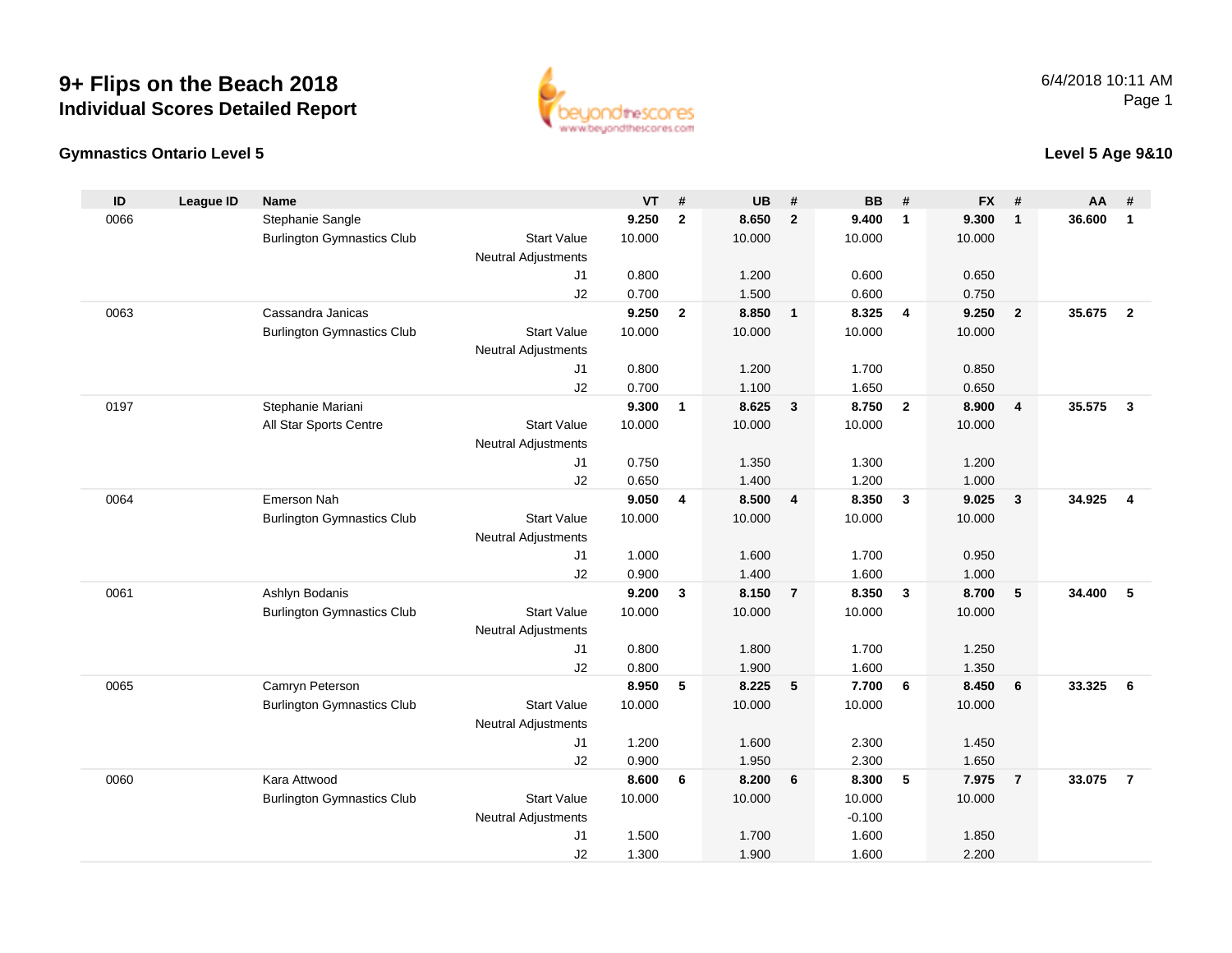## **9+ Flips on the Beach 2018Individual Scores Detailed Report**



### **Gymnastics Ontario Level 5**

## **Level 5 Age 13**

| ID   | League ID | Name                   |                            | $VT$ # |                         | <b>UB</b> | #                       | <b>BB</b> | #                       | <b>FX</b> | #              | $AA$ # |                         |
|------|-----------|------------------------|----------------------------|--------|-------------------------|-----------|-------------------------|-----------|-------------------------|-----------|----------------|--------|-------------------------|
| 0013 |           | Calista Bouwmeester    |                            | 9.100  | 3                       | 8.100     | $\overline{\mathbf{3}}$ | 9.400     | $\overline{\mathbf{1}}$ | 9.150     |                | 35.750 |                         |
|      |           | All Star Sports Centre | <b>Start Value</b>         | 10.000 |                         | 10.000    |                         | 10.000    |                         | 10.000    |                |        |                         |
|      |           |                        | <b>Neutral Adjustments</b> |        |                         |           |                         |           |                         |           |                |        |                         |
|      |           |                        | J <sub>1</sub>             | 1.000  |                         | 2.000     |                         | 0.600     |                         | 1.000     |                |        |                         |
|      |           |                        | J2                         | 0.800  |                         | 1.800     |                         | 0.600     |                         | 0.700     |                |        |                         |
| 0012 |           | Olivia Beckett         |                            | 9.450  | $\overline{\mathbf{2}}$ | 9.150     | $\blacksquare$          | 8.300     | - 3                     | 8.775     | 3              | 35.675 | $\overline{\mathbf{2}}$ |
|      |           | All Star Sports Centre | <b>Start Value</b>         | 10.000 |                         | 10.000    |                         | 10.000    |                         | 10.000    |                |        |                         |
|      |           |                        | <b>Neutral Adjustments</b> |        |                         |           |                         |           |                         |           |                |        |                         |
|      |           |                        | J1                         | 0.500  |                         | 0.800     |                         | 1.800     |                         | 1.250     |                |        |                         |
|      |           |                        | J2                         | 0.600  |                         | 0.900     |                         | 1.600     |                         | 1.200     |                |        |                         |
| 0210 |           | Jenna Darling          |                            | 9.600  |                         | 8.400 2   |                         | 8.400     | $\overline{\mathbf{2}}$ | 9.050     | $\overline{2}$ | 35.450 | 3                       |
|      |           | Horizons Gymnastics    | <b>Start Value</b>         | 10.000 |                         | 10.000    |                         | 10.000    |                         | 10.000    |                |        |                         |
|      |           |                        | <b>Neutral Adjustments</b> |        |                         |           |                         |           |                         |           |                |        |                         |
|      |           |                        | J <sub>1</sub>             | 0.400  |                         | 1.600     |                         | 1.500     |                         | 0.800     |                |        |                         |
|      |           |                        | J2                         | 0.400  |                         | 1.600     |                         | 1.700     |                         | 1.100     |                |        |                         |

### **Gymnastics Ontario Level 5**

### **Level 5 Age 14+**

**Level 5 Age 11&12**

| ID   | League ID | Name                   |                            | VT l   | -# | <b>UB</b> | <b>BB</b> | - # | <b>FX</b> | -# | <b>AA</b> | # |
|------|-----------|------------------------|----------------------------|--------|----|-----------|-----------|-----|-----------|----|-----------|---|
| 0016 |           | Alexa Wong             |                            | 9.050  |    | 7.600     | 9.250     |     | 8.950     |    | 34.850    |   |
|      |           | All Star Sports Centre | <b>Start Value</b>         | 10.000 |    | 10.000    | 10.000    |     | 10.000    |    |           |   |
|      |           |                        | <b>Neutral Adjustments</b> |        |    |           |           |     |           |    |           |   |
|      |           |                        | J1                         | 0.900  |    | 2.500     | 0.650     |     | 1.000     |    |           |   |
|      |           |                        | J2                         | 1.000  |    | 2.300     | 0.850     |     | 1.100     |    |           |   |

### **Gymnastics Ontario Level 5**

| ID   | League ID | <b>Name</b>             |                            | $VT$ # |              | <b>UB</b> | - #          | <b>BB</b> # | $FX$ # |   | $AA$ # |  |
|------|-----------|-------------------------|----------------------------|--------|--------------|-----------|--------------|-------------|--------|---|--------|--|
| 0134 |           | Hannah Udall            |                            | 9.450  | $\mathbf{2}$ | 9.450     | $\mathbf{2}$ | 8.900       | 9.125  | 2 | 36.925 |  |
|      |           | Markham Gymnastics Club | <b>Start Value</b>         | 10.000 |              | 10.000    |              | 10.000      | 10.000 |   |        |  |
|      |           |                         | <b>Neutral Adjustments</b> |        |              |           |              |             |        |   |        |  |
|      |           |                         | J1                         | 0.600  |              | 0.600     |              | 1.000       | 0.950  |   |        |  |
|      |           |                         | J2                         | 0.500  |              | 0.500     |              | .200        | 0.800  |   |        |  |